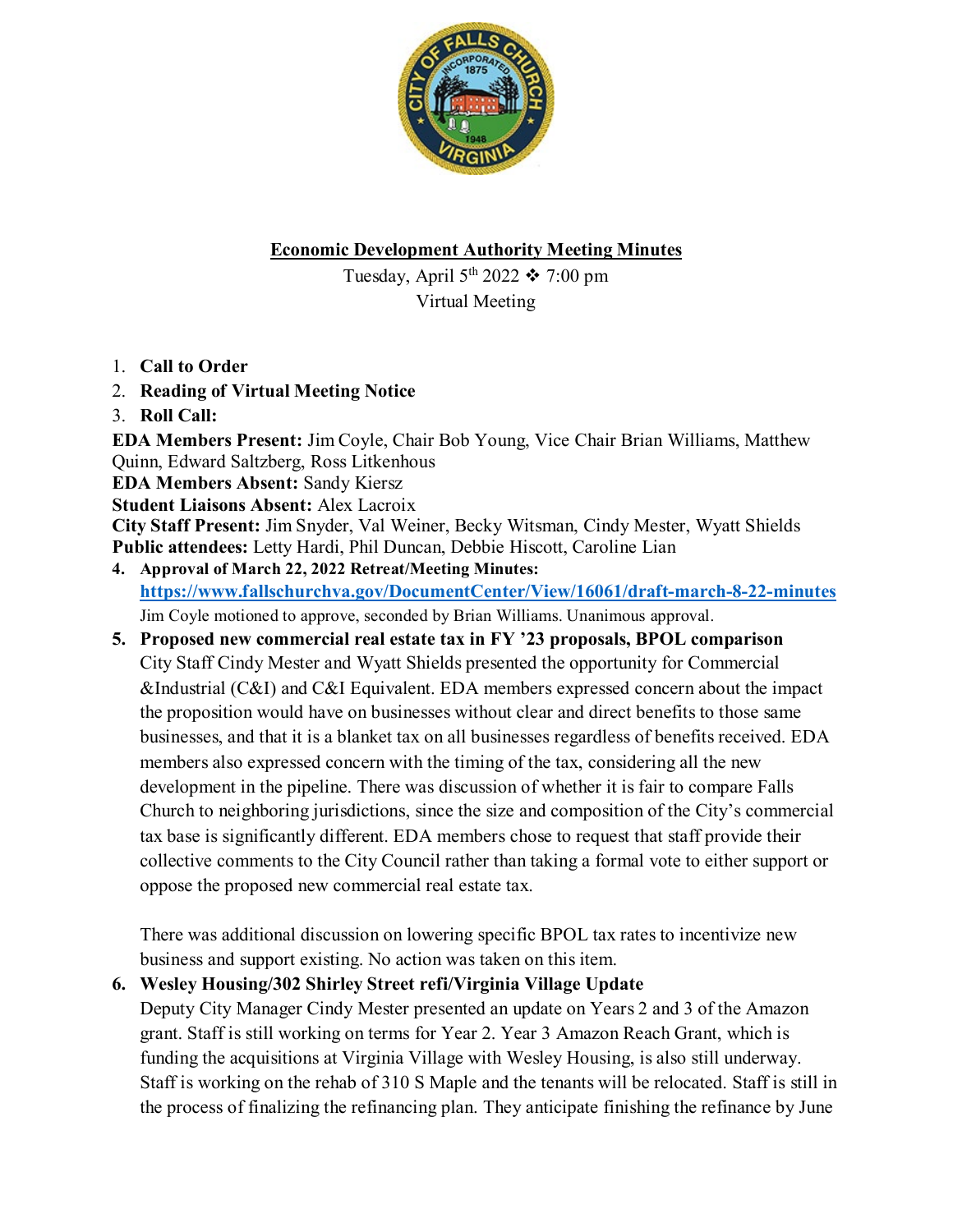

30th, 2022, which includes the reimbursement of EDA's funds for the purchase of 302 Shirley Street. The plan is for the EDA to receive their refund by June 30<sup>th</sup>.

### **7. West Falls Church redevelopment project land transfer/lease and Community Development Authority - City staff presentation and approval request [https://www.fallschurchva.gov/DocumentCenter/View/16062/resolution-approving](https://www.fallschurchva.gov/DocumentCenter/View/16062/resolution-approving-documents_)[documents\\_](https://www.fallschurchva.gov/DocumentCenter/View/16062/resolution-approving-documents_)**

City Manager Wyatt Shields provided an update on the West Falls Land transfer to the EDA, and noted the EDA will have no rights to the property outside of approving the lease transfer. Mr. Shields requested the EDA approve the following motion:

"Motion to approve the RESOLUTION OF THE FALLS CHURCH ECONOMIC DEVELOPMENT AUTHORITY TO APPROVE LEASES, A DEED AND MEMORANDUM OF AGREEMENT WITH THE CITY AND RELATED DOCUMENTS PURSUANT TO THE COMPREHENSIVE AGREEMENT"

Motion was approved by Jim Coyle, seconded by Ross Litkenhous. Unanimous approval.

EDA members were assured by the City's risk manager Cindy Mester and City Manager Wyatt Shields they are protected by sovereign immunity, as long as they are acting legally and within the bounds of the law. In addition, the City has coverage for all board members and officials in the City should the sovereign immunity be pierced. \$1 million per occurrence per official and an additional \$4 mil in excess general liability per incident that would cover the EDA, and additional coverage for the CDA.

### **8. EDA retreat summary overview**

City staff provided a brief overview of the annual retreat, including major projects and quick wins.

- **9. Report on grant applications (closed 3/25) and eligibility change recommendations**  City stall provided an update on the grant program and proposed changes to eligibility requirements. The proposed eligibility changes include:
	- o The business or non-profit must have been in operation prior to or on January 1, 2019. Previously the eligibility requirement was 1 year prior to January 1, 2019.
	- o The business or non-profit had gross receipts of no less than \$30,000 and no more than \$1 million between the end of calendar years 2019 and 2020. Previously the eligibility requirement was a minimum of \$50,000 in gross receipts.
	- o Now requiring non-profits to submit a Letter of Determination and Form 990. Previously non-profits had the option to provide one or the other.
	- o Updated use by date to September 30, 2022 and final report due date to October 31, 2022. Previously funds needed to be used by July 31, 2022 and the final report needed to be submitted by August 31, 2022.